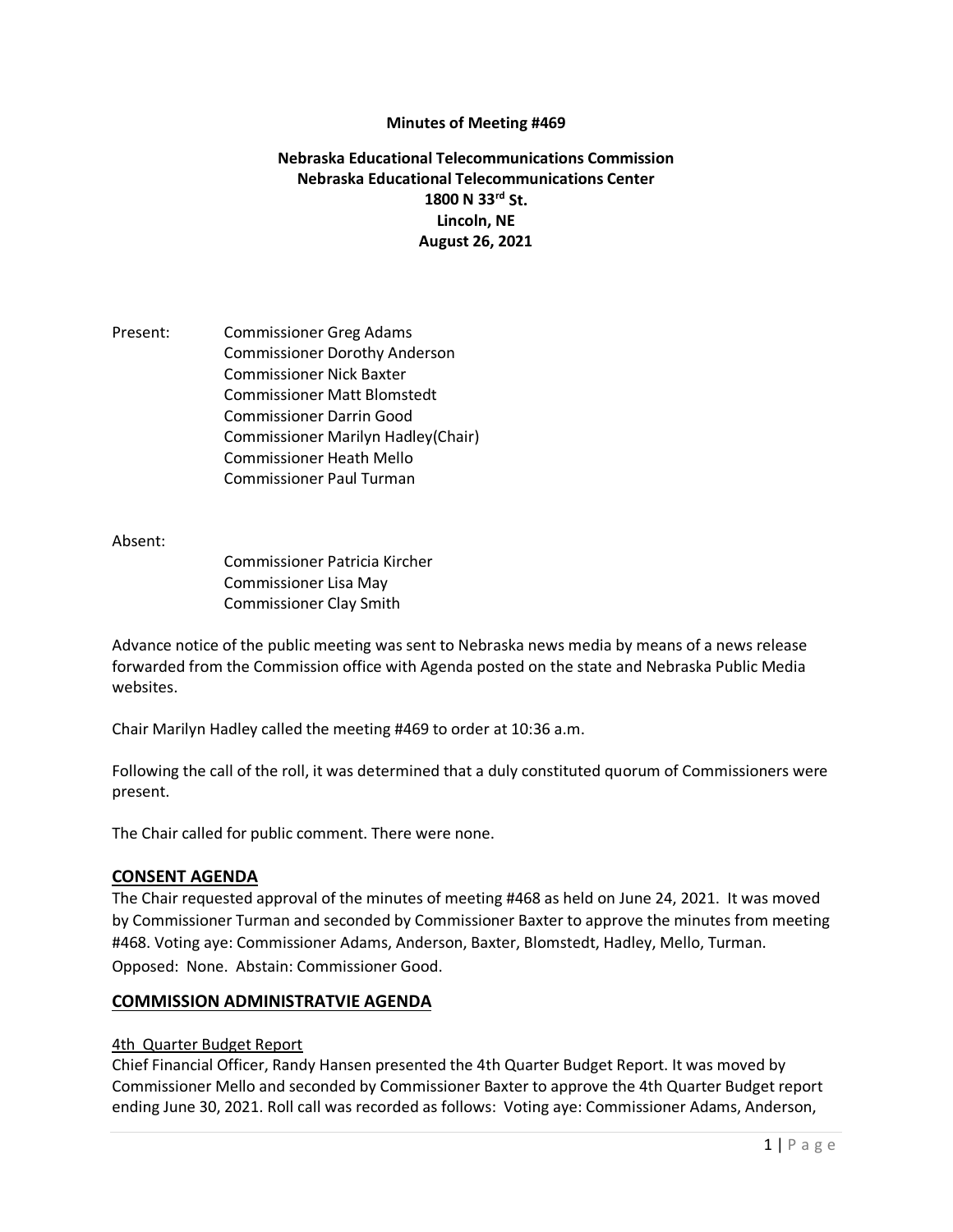Baxter, Blomstedt, Good, Hadley, Mello, Turman. Opposed: None. The Finance Committee met prior to the full Commission meeting to review the report in greater detail.

### Deficit Request for FY2023

Chief Financial Officer, Randy Hansen presented the Deficit Request for FY2023. It was moved by Commissioner Baxter and seconded by Commissioner Mello to approve the Deficit Request for FY2023. Roll call was recorded as follows: Voting aye: Commissioner Adams, Anderson, Baxter, Blomstedt, Good, Hadley, Mello, Turman. Opposed: None. The Finance Committee met prior to the full Commission meeting to review the report in greater detail.

### FY2022 Television and Radio Capital Equipment List

Chief Financial Officer, Randy Hansen presented the FY22 Television and Radio Capital Equipment List. It was moved by Commissioner Blomstedt and seconded by Commissioner Turman to approve the FY22 Television and Radio Capital Equipment List. Roll call was recorded as follows: Voting aye: Commissioner Adams, Anderson, Baxter, Blomstedt, Good, Hadley, Mello, Turman. Opposed: None. The Finance Committee met prior to the full Commission meeting to review the report in greater detail.

# **COMMISSION INFORMATION AGENDA**

# General Manager's Report

General Manager Mark Leonard presented the report:

- Debbie Hamlett has accepted a position as General Manager and Executive Director of public station WCMU in Michigan. They are a joint Radio/Television University licensee located in Mt Pleasant, Michigan. Debbie has contributed greatly to Nebraska Public Media's success over the 7 plus years she has been with us, achieving consistent revenue growth year-over-year in annual and major giving, hitting a recent new high of \$5 million in revenue and more than 30,000 supporting members, an all-time high. She has established a culture of metrics and elevated the effectiveness of using social and online platforms to increase audience. Hired as AGM for Development and Marketing, her role has expanded significantly with responsibilities for Education, Engagement, and Research added to her portfolio in recent years. We will be updating the job description for the position, and it may be necessary to recruit for two positions due to the breadth and volume of duties currently attached to the position. We plan on conducting a national recruiting effort for the position.
- Federal Funding update:
	- o Federal Funding for public broadcasting is contained in the Labor-HHS-Education bill that was passed by the House in late July and now awaits Senate consideration when Congress reconvenes. The House bill included the funding for all of CPB's requests, including an increase in the advance appropriation to \$565 million in annual support. This is the first increase in this funding in over 10 years.
- COVID protocol update
	- $\circ$  As of this past Monday, the majority of Nebraska Public Media have returned to fully onsite work. Due to specific circumstances, allowances have been made to accommodate a limited number of requests to continue off site work. We have attempted to comply with both the University and State Covid protocols, which are not always fully aligned.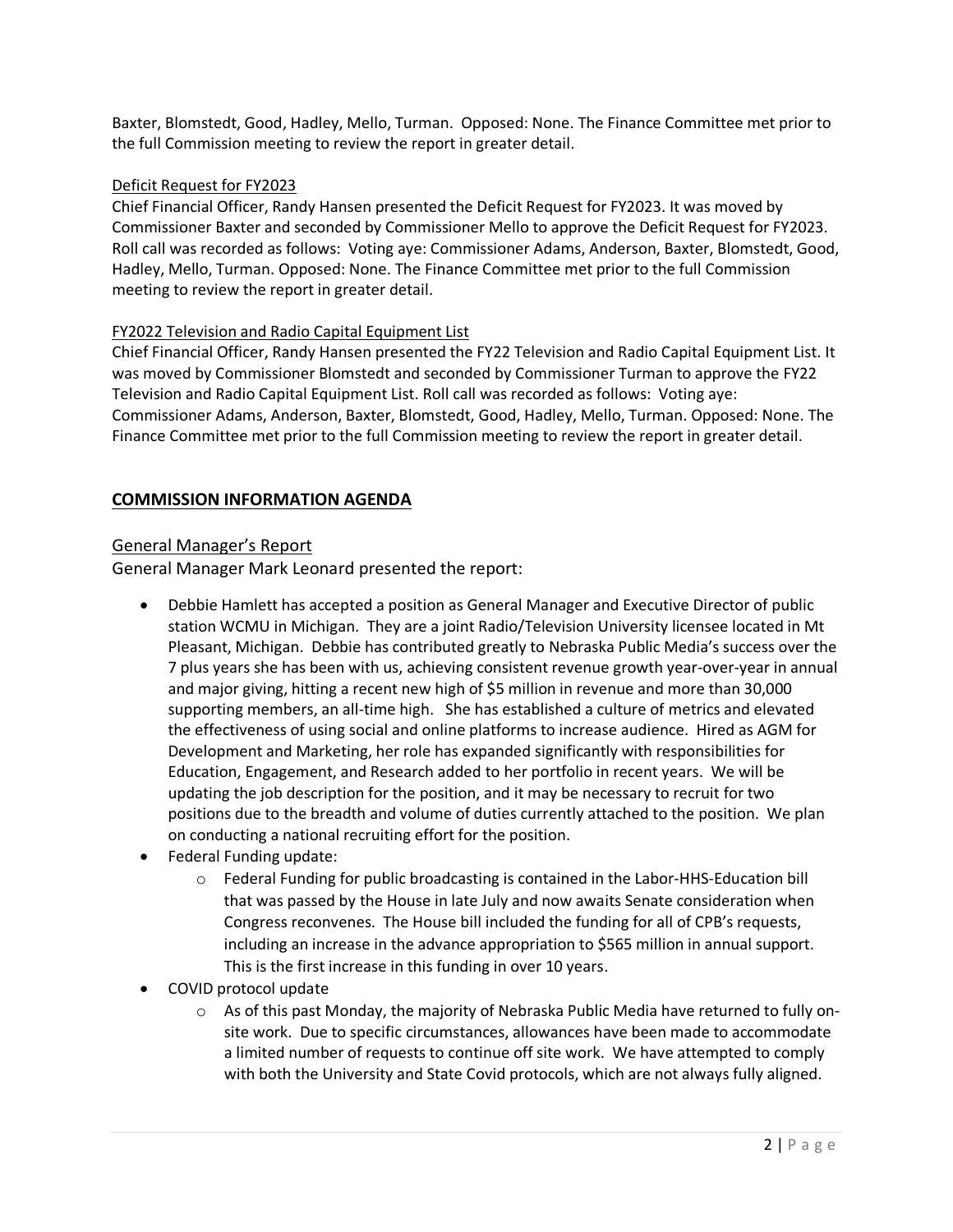We are currently requiring all staff and visitors to be masked in all Nebraska Public Media facilities regardless of vaccination status.

- Recent CPB hire
	- $\circ$  One of NET's alumni recently accepted a position with the Corporation for Public Broadcasting. Stacey Decker was Chief Technology Officer for NET prior to Ling Ling Sun. Since that time Stacey has served at CTO for WGBH and more recently, President of Public Media Management base in Denver. Stacey begins September 13 as Corporation for Public Broadcasting Senior Vice President for Innovation and System Strategy.
- PBS Peabody Awards:
	- $\circ$  Public Television received more nominations (12) and more wins (6) than any other media organization including awards for "Asian Americans", "Frontline", and the PBS NewsHour. In fact, the PBS NewsHour received the only Peabody for news coverage of COVID-19, with one juror commenting that the "NewsHour provided the best news coverage of a once-in-a century global pandemic." Judy Woodruff, anchor of the PBS NewsHour, received the first-ever Peabody Award for Journalistic Integrity.
- CPB Audit
	- o We were notified recently that the CPB Inspector General's office is planning to conduct an audit of Nebraska Public Media's compliance with CPB's funding guidelines. You may recall that we engaged Bob Winteringham two years ago to do an evaluation of our compliance program. We have implemented his recommendations and are confident that we are well prepared for this review. This is the first time that CPB OIG has conducted an audit of Nebraska Public Media. South Dakota Public Broadcasting was audited a year ago and there audit results were just released this week.

# NET Education Update

.

Chief Strategy Officer, Debbie Hamlett presented the report:

- NebraskaStudies.org Spanish Captioning the full Spanish translation of the site has been shared with teachers who are testing it. The launch will be in September.
- Instructional guides and lesson plans are complete and will be added to the Civics 101 content in the PBS Learning Media Library.
- Cannabis in Nebraska: Medicine, Agriculture & the Law- September 21 at 6pm. Online screening and discussion (moved from outdoor event) Cannabis is becoming more prevalent in the U.S. as medicine and other industries are exploring the possibilities offered by this ancient crop. As we move towards broader social acceptance, we should explore what we know about this plant. What are the potential medical benefits of cannabinoids (the compounds found in cannabis like CBD and THC) for some illnesses, and what risks do they pose to the developing brain? What are the benefits and challenges of cannabis and industrial hemp for our agricultural community? What is the history of cannabis laws, and why have they disproportionately impacted communities of color?
- Aging in Nebraska: planning your future August 17 at 5:30pm online screening clips from "Fast Forward" film and discussion hosted by Nebraska Public Media, the Osher Lifelong Learning Institute, and the University of Nebraska Omaha Department of Gerontology. Two panelists will be from the film: Fast Forward,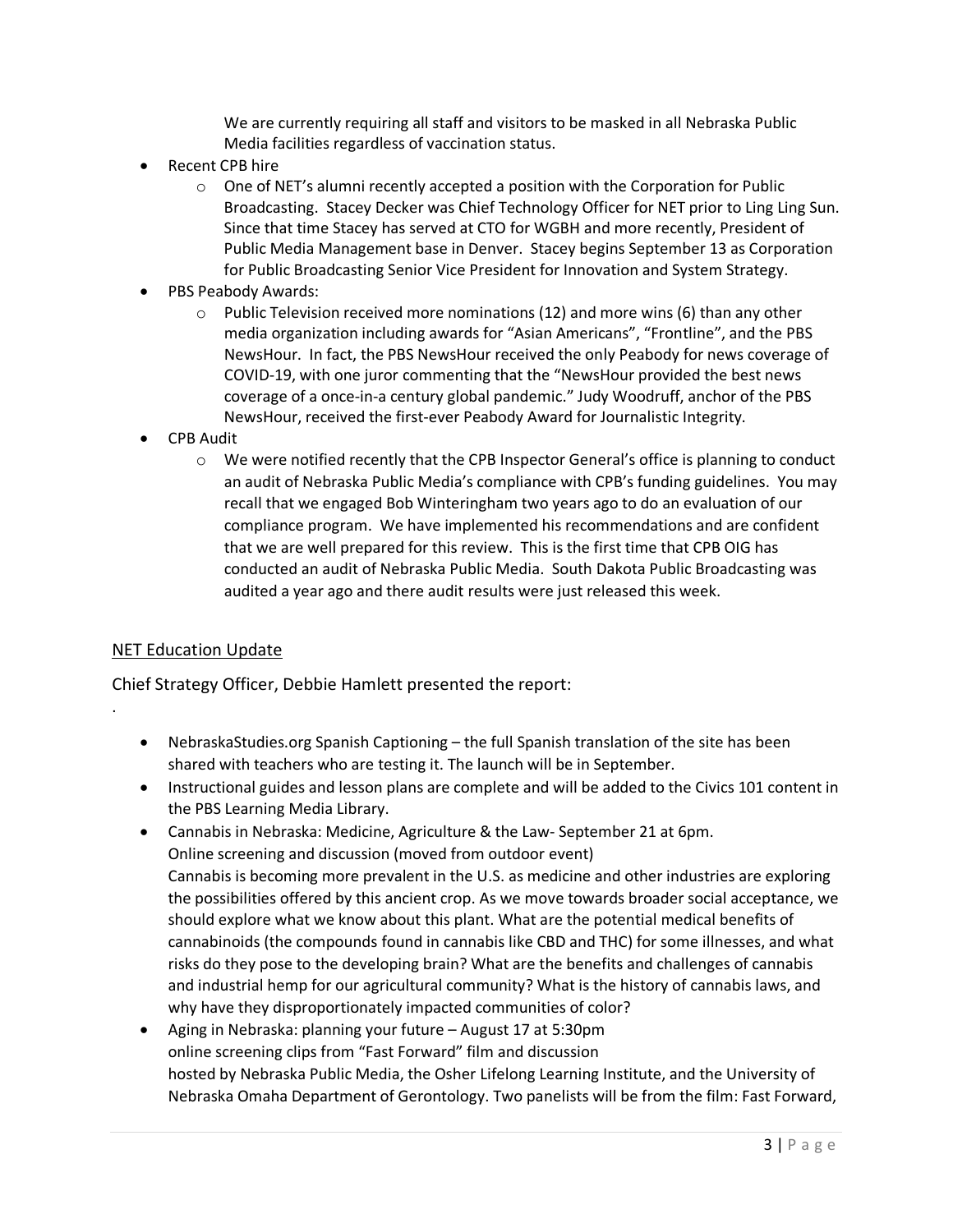director Michael Eric Hurtig and nurse Susan Woodruff. Other panelist include: Margaret Schaefer, managing attorney for the centralized intake Unit at Legal Aid of Nebraska and moderator Lakelyn Hogan, a gerontologist and caregiver advocate with Home Instead.

• Nebraska Public Media September magazine will include our annual report which for the first time shows a new high of more than 30,000 supporting members and five million dollars in member donations. A few highlights: most read story- classic car collection in Central Nebraska auction, most shared story—A Moment of Zen featuring hummingbirds, most liked postcongratulations to Volleyball Head Coach John Cook for his 600<sup>th</sup> win. Our news team won more than 30 regional and national awards!

# NET Engineering Report

Chief Technology Officer, Ling Ling Sun presented the report:

- PBS DDMS Refresh PBS DDMS WARN equipment is put on hold. Progress continues for PBS DDMS cloud playout project. Renewing DDMS contract is underway, next meeting has been scheduled for Tuesday, August 17<sup>th</sup>.
- KUON was selected to be one of phase E alpha stations for PBS sIX interconnection project. The Phase E will be conducting tests on bi-directional live streaming through terrestrial connections.
- After a several month planning and working with a Denver local data center, NPM service on DISH was launched in Denver DMA on August, 4<sup>th</sup>.
- Work continues at the Capitol, updating Hearing Rooms affected by the Capitol HVAC Renovation Project, planning interface to new voting boards in the main chamber.
- Radio Remote Broadcast's first live feed last week was successful.
- Recording/Playout system replacement Procurement has started to refresh the aging NPM Nexio recording/playout system, critical infrastructure to support record and playout of Nebraska Public Media content including the state legislature content.
- Two service based products will be implemented to support NPM business continuity and device management. 1. Cloud Backup is the 2nd phase to the previous on-prem backup storage replacement project. In this phase online storage is added to the existing backup to offer offsite storage for NPM's enterprise servers & their content. 2. KACE Cloud Mobile Device Manager will give the visibility and control to easily enroll mobile devices, build a comprehensive inventory, systemically manage and configure devices, and secure business resources.

# NET Content-Television and Radio

Chief Content Officer, Nancy Finken presented the report:

- News Highlights
	- o Nebraska Public Media premieres two documentaries from our news division in August. The Smell of Money: Mead, Nebraska's Fight for Its Future is a radio documentary produced by Christina Stella examining contamination at the AltEn ethanol plant in Mead, including the stories of the town's residents, the plant's past problems and the regulation and enforcement of the plant by state officials. The Covid Chronicles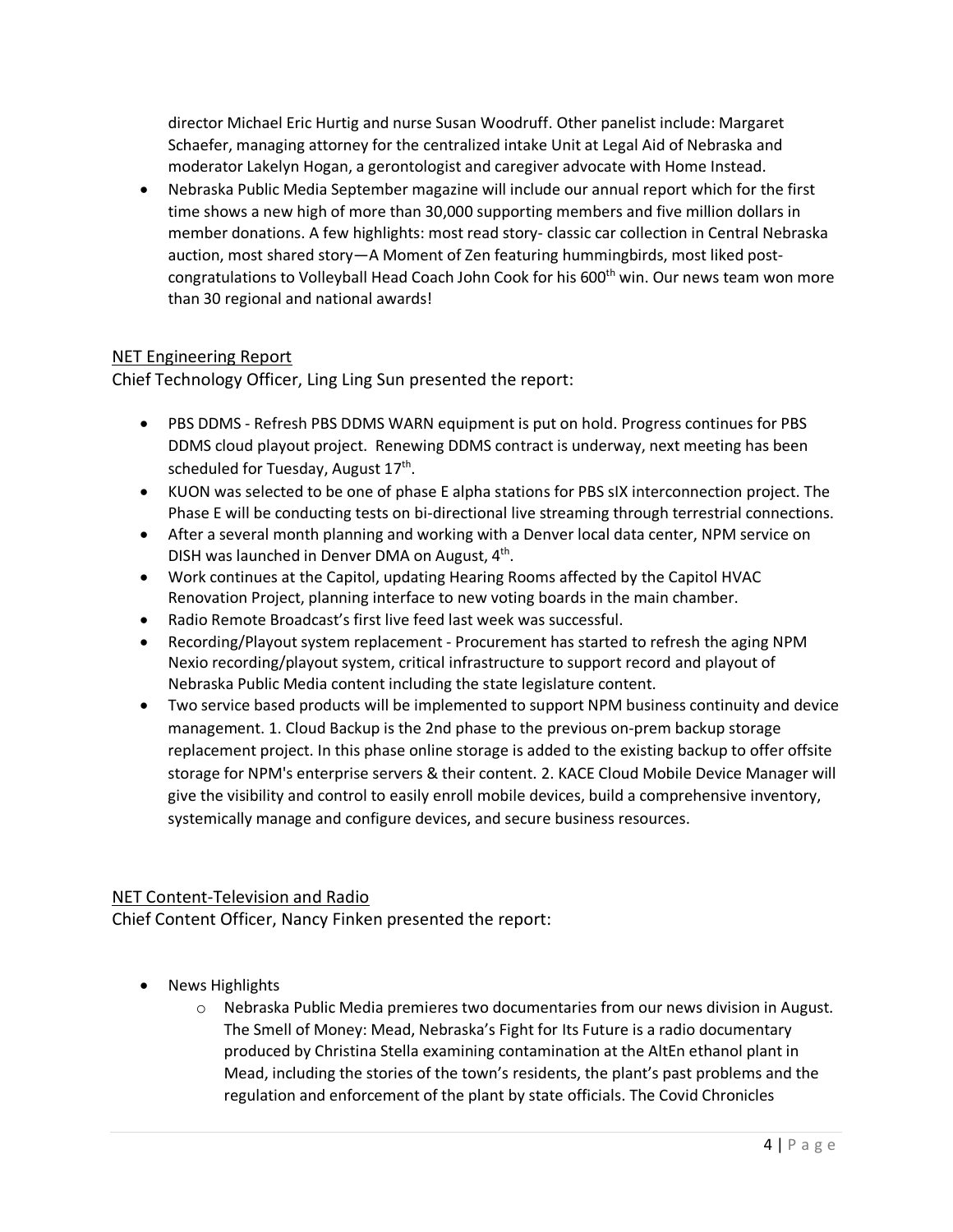produced by Bill Kelly is a television documentary focusing on the efforts of local public health departments and first responders during the pandemic. Both are available online.

- $\circ$  Nebraska Public Media News earned 30 regional/national awards for its reporting during fiscal year 2021 including four national awards announced in June by Public Media Journalists Association (PMJA). All four awards were related to stories or projects associated with our coverage of the COVID-19 pandemic.
- **Sports** 
	- o The High School All Stars games (basketball, softball, volleyball) were broadcast in July on World featuring stellar athletes, many of whom will be going on to play college ball. Hats off to our production team battling extreme heat for the softball game.
	- $\circ$  Big Red Wrap-Up with host Mike'l Severe returns August 24 to usher in the new season of Husker Football with previews, analysis, and predictions. We are finalizing our plans to broadcast some Husker Volleyball matches and at least one Creighton match this fall as well.
- Radio
	- $\circ$  We filled the vacancies for local hosts of Morning Edition and All Things Considered with Jackie Ourada and William Padmore respectively. William is originally from Arizona and graduated from Arizona State and the Walter Cronkite Journalism School and Jackie is a lifelong Nebraskan who graduated from UNL's COJMC. William vacated a different position with our radio network and now we're promoting a part-time announcer, Shannon Claire to fill that job.
	- o We aired 3 specials featuring the all-male vocal ensemble Cantus. These programs focused on Black artists for Juneteenth; Father's Day; and mental health and the power of music called "Alone Together."

# NET Emerging Media Chief Innovation Officer, Chad Davis:

#### Projects Currently in R&D include:

- $\bullet$  Trade (w.t.) a history podcast series that explores how trade is a fundamentally human activity, as vital to our species as language
- The Sound of Home: A PlainStory Podcast (Season 2)

#### Projects in Production include:

- Center of Gravity: A PlainStory Podcast (Season 3): Center of Gravity podcast series looking at the rise of skating subculture in Nebraska and exploring the ways that subculture has enhanced and enriched Nebraska's mainstream culture
	- o Slated for bi-weekly release beginning 9/15/2021
- The Sound of Home: A PlainStory Podcast (season 1 post-script episodes) two additional episodes profiling the Karen and Vietnamese communities in Lincoln
	- o Release TBD
- Paleo Sleuths Profiles additional profile videos for our Paleo Sleuths website that focus on female paleontologists